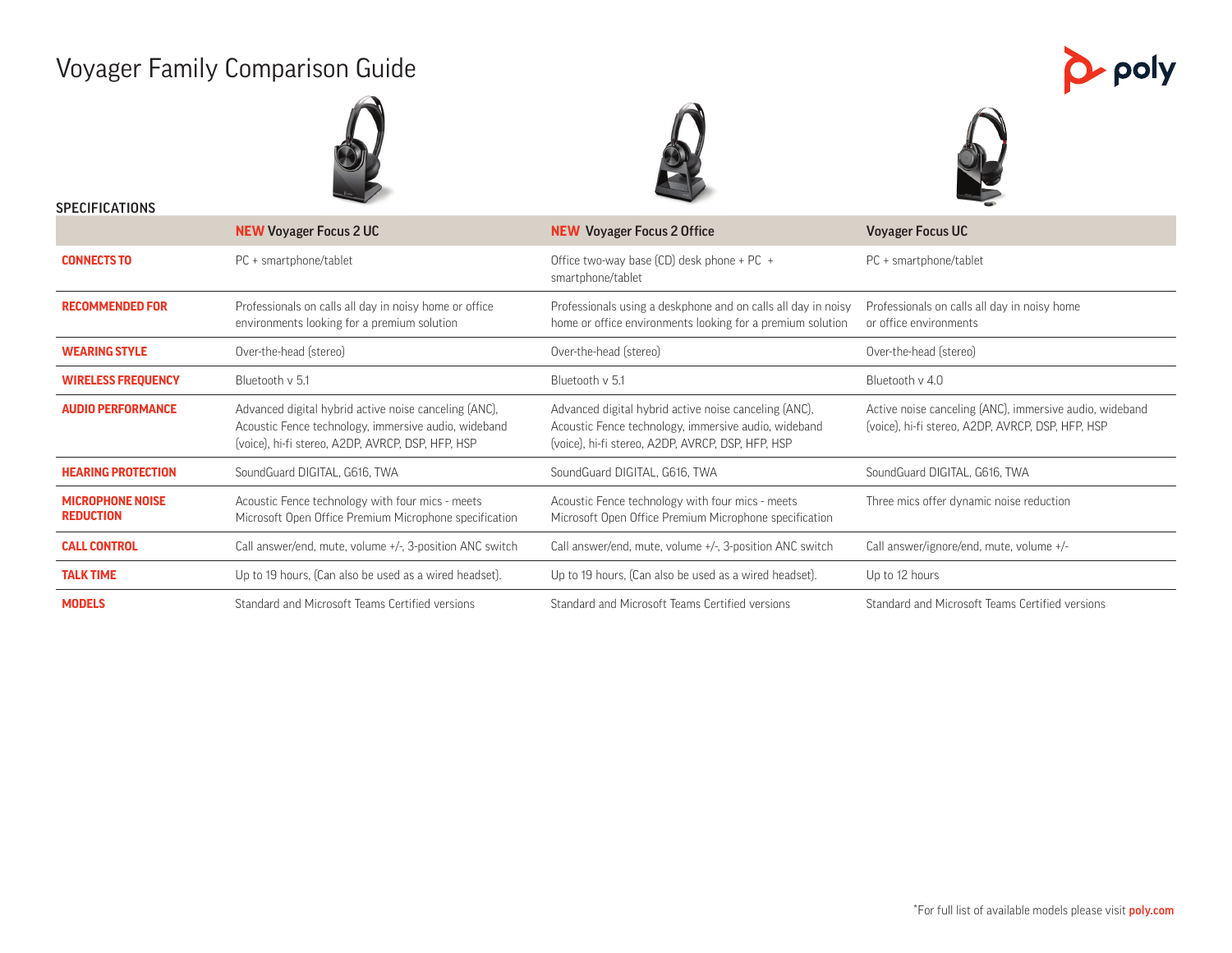# Voyager Family Comparison Guide

| $\blacktriangleright$ poly |
|----------------------------|
|----------------------------|



| <b>SPECIFICATIONS</b>                       |                                                                                                 |                                                                                                                              |                                                                                                                   |                                                                                                         |  |
|---------------------------------------------|-------------------------------------------------------------------------------------------------|------------------------------------------------------------------------------------------------------------------------------|-------------------------------------------------------------------------------------------------------------------|---------------------------------------------------------------------------------------------------------|--|
|                                             | Voyager 4200 UC Series                                                                          | <b>Voyager 4200 Office Series</b>                                                                                            | Voyager 6200 UC                                                                                                   | Voyager 8200 UC                                                                                         |  |
| <b>CONNECTS TO</b>                          | PC and smartphone/tablet                                                                        | Office one-way base (D)<br>desk phone + smartphone/tablet<br>Office two-way base (CD)<br>desk phone + PC + smartphone/tablet | PC + smartphone/tablet                                                                                            | PC + smartphone/tablet                                                                                  |  |
| <b>RECOMMENDED FOR</b>                      | Professionals who prefer the freedom of<br>hands free calls all day at home or in<br>the office | Office professionals who prefer the freedom<br>of hands free calls all day                                                   | Professionals who want flexibility to take<br>a call and easily remove earbuds when<br>collaborating face-to-face | Professionals working in a distracting<br>environment at home or in the office                          |  |
| <b>WEARING STYLE</b>                        | Over-the-head (monaural or stereo)                                                              | Over-the-head (monaural or stereo)                                                                                           | Neckband with ear buds                                                                                            | Over-the-head (stereo)                                                                                  |  |
| <b>WIRELESS FREQUENCY</b>                   | Bluetooth v 5.0                                                                                 | Bluetooth v 5.0                                                                                                              | Bluetooth v 5.0                                                                                                   | Bluetooth <sup>®</sup> v 5.0                                                                            |  |
| <b>AUDIO PERFORMANCE</b>                    | Wideband (voice), hi-fi stereo (Voyager<br>4220), A2DP, AVRCP, DSP, HFP, HSP                    | Wideband (voice), hi-fi stereo (Voyager<br>4220), A2DP, AVRCP, DSP, HFP, HSP                                                 | Active noise canceling (ANC), A2DP, DSP                                                                           | Dual-mode active noise canceling (ANC),<br>mobile wideband compatibility, A2DP,<br>AVRCP, DSP, HFP, HSP |  |
| <b>HEARING PROTECTION</b>                   | SoundGuard DIGITAL, G616, TWA                                                                   | SoundGuard DIGITAL, G616, TWA                                                                                                | SoundGuard DIGITAL, G616, TWA                                                                                     | SoundGuard DIGITAL, G616, TWA                                                                           |  |
| <b>MICROPHONE NOISE</b><br><b>REDUCTION</b> | Two mics: one unidirectional, one<br>MEMS-directional                                           | Two mics: one unidirectional, one<br>MEMS-directional                                                                        | Four boomless omnidirectional mics for<br>dynamic noise reduction                                                 | Boomless four-mic performance for<br>dynamic noise reduction                                            |  |
| <b>CALL CONTROL</b>                         | Call answer/ignore/end, mute, volume +/-                                                        | Call answer/ignore/end, mute, volume +/-                                                                                     | Call answer/end, mute, volume +/-                                                                                 | Call answer/ignore/end, mute, volume +/-                                                                |  |
| <b>TALK TIME</b>                            | Up to 12 hours, (Can also be used as a<br>wired headset).                                       | Up to 12 hours, (Can also be used as a<br>wired headset).                                                                    | Up to 9 hours talk time; 16 hours listen time                                                                     | Up to 20 hours talk time; 24 hours<br>listen time                                                       |  |
| <b>MODELS</b>                               | Standard and Microsoft Teams<br>Certified versions                                              | Standard and Microsoft Teams<br>Certified versions                                                                           | Combined standard and Microsoft Teams<br>Certified versions within the same sku                                   | Combined standard and Microsoft Teams<br>Certified versions within the same sku                         |  |